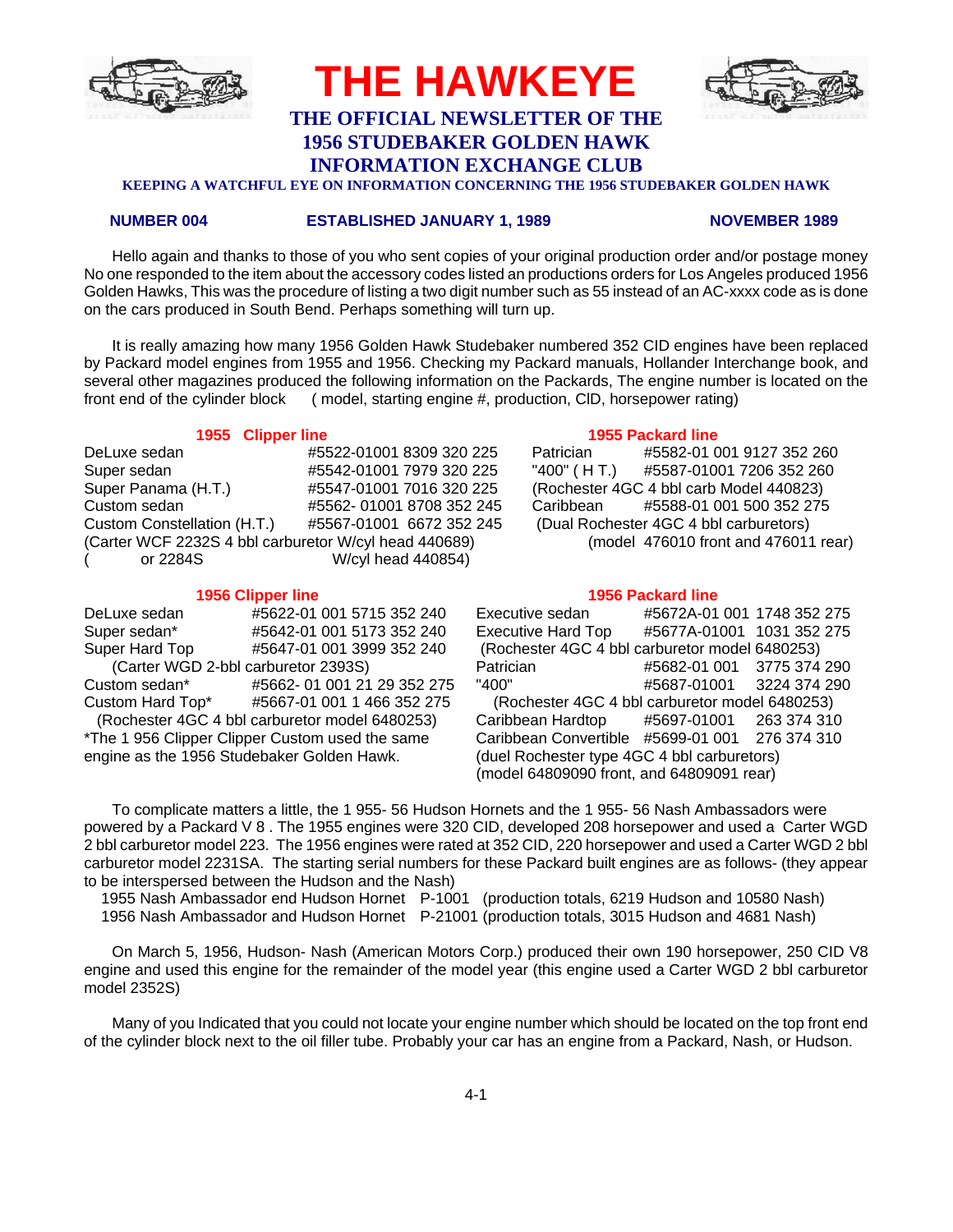## **To: 56 GH Information Exchange Members**

Notes on 57 Silver Hawk.Restoration

New hardware is available for attaching the I inch wide stainless steel moulding to the front and rear fenders (see below).

a) Use Restoration Specialities PIN 1752 Wire Clips (spring wire) for areas which have no back-side access.

b) Use Auveco No. 156 (10-24 bolt size) moulding clips with Restoration Specialities PIN 2557 No. 10-24 Pal Nuts and 10-24 body washers where access to back-side of fender is available.

The Auveco 10-24 fasteners (moulding clips) are available at most auto paint supply houses (box of 25 is approximately \$12.00). The Restoration Specialties hardware is available from:

Restoration Specialties and Supply P.O. Box 328 RD 2 Windber PA 15963

I heartily recommend ordering the Restoration Specialties catalog (cost is \$3.00) as it has a lot of Stude restoration items listed. One item found in the catalog is I'D" nuts. These are the captive nuts (5/16 thread size nuts) as used on the front and rear fenders for the Stude Hawks. I was unable to find the I'D" nuts until I obtained the RS catalog. All items that I have ordered have been quality items.

Added Drain Holes - Front Fender Area - A common area where rust out occurs is at the rear bottom of the front fenders. This occurs because there was no drain provided. I cut a 1/8 inch wide by 3/4 inch long drain hole at the bottom rear of the front fender between the fender mounting strut and the rolled over back edge (at the bottom of the fender). This allows proper drainage. Also prior to undercoating of the front fenders I glue a piece of hard rubber against the front side of the mounting strut and the inside of the fender to seal that to keep water and road grime from getting in. The use of a liberal coat of undercoating then seals that area.

"T" Bolts - The T-bolts used to fasten the moulding strip which bolts the rear fender fin to the body can be made from No. 6-32 Truss bolts by grinding flats on two sides of the bolt head and grinding the head screw slot to remove the slot. I utilized 6-32 Truss bolts 3/4 inch in length.

Hot Air Gun-- A hot air gun capable of 1000 watts is very useful tool for removing undercoating prior to use of chemical strip when restoring fend- ers or for frame/body areas in which access is available. A putty knife used in conjunction with the hot air gun allows easy removal of undercoating. The heat gun can also be used to remove paint.

Sectioning of Fenders - A hand operated nibbler allows cutting out of fender sections which must have sections replaced due to rust-out. The tool that I utilize is available from the Eastwood Company and is con- sidered by me to be a great tool. Cost is approximately \$31.00.

Sheet Metal/Parts Cleaning - A spray bottle of Windex makes a good gen- eral purpose cleaner. I use Windex after removal of paint with the chemical stripper to ensure removal of any residue of the stripper. I also use it to wash off metal conditioner prior to cleaning with laquer thinner and prior to painting bare metal.

Preventing Rust on Bumpers - Any bumper which I have had rechromed is first painted on the backside of the bumper prior to installation on the car. Use of a rust preventative aluminum paint is recommended.

Paint Removal - I utilize a chemical paint stripper available at automobile paint supply stores. The best chemical paint stripper is a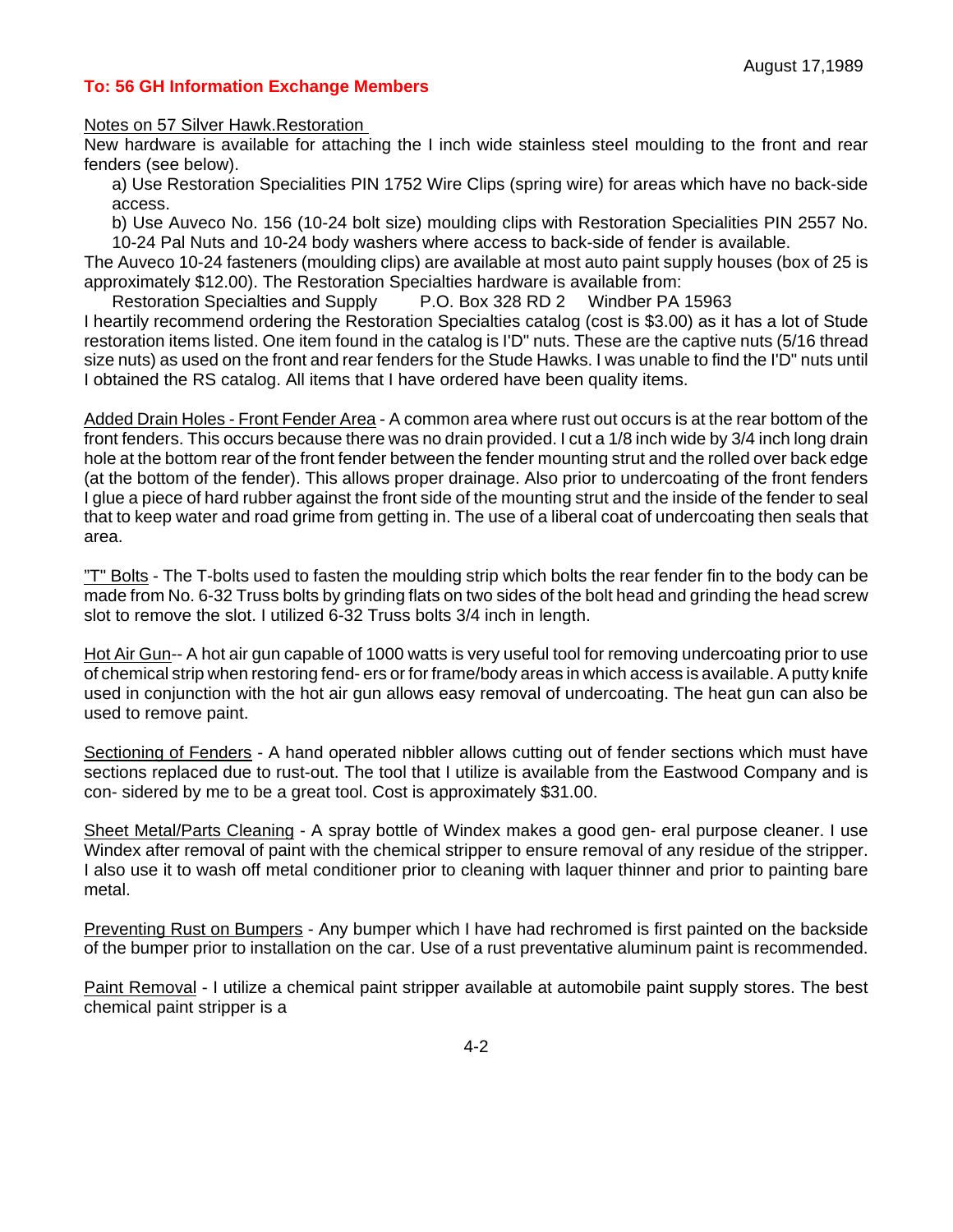brand label "Shop". An alternate but less effective brand is Aircraft Paint Stripper.

Rust Preventative Coating.- The product labeled LPS 3 is a rust preventative coating that is used to coat hardware items (bolts and nuts) which are exposed to the environment. I use this product on any bolts and/or nuts exposed to road wash. I use the product on the wheel studs and wheel nuts so that they never rust. The LPS 3 provides a lubricant/wax coating which resists rust. I use it anywhere where there is potential for rust including spring shackle bolts and shock absorber mounting hardware.

Aluminum Cans - I utilize aluminum cans in restoration tasks. Uses include 1) pallet for mixing two-part epoxy or bondo, 2) container for laquer thinner for cleaning parts or paint gun, 3) protection of paint surface while doing operations which would scratch the paint surface, 4) shim material for sockets to remove badly rusted bolts, 5) shim material for installing new grease seals in used holders and 6) container for solution used to de-rust body hardware. The use of a steak knife allows removal of the top of the can. Ordinary scissors are then used to cut the can as desired.

Trouble Shooting Case - This case involved my 64 Cruiser. After owning the car for about a year, I noticed short periods in which the engine would run rough as if missing. The problem would go away and re-appear. on two occasions after the problem surfaced, I had to have the car towed home because it quit running and would not re-start. The car would start once I got it home. Various fixes to the car including complete tune up and carburetor re-build did not cure the problem. After one such check of ignition components I took the car on a test drive. It quit again and I was forced to call a tow truck. once home I reviewed each event in which I had problems. Only a complete failure of ignition could cause the problem. I then went out to the car and removed the wire going from the coil to the distributor. Using an ohmmeter I made resistance (continuity) checks while flexing the wire. These checks revealed a connection which had broken strands of wire at the connector which connects to the dis- tributor points. Replacement of the wire cured the problem. It is be- lieved that improper stress relief coupled with distributor advancement eventually caused the wire to have broken strands. Proper operation of the ignition requires a low resistance connection between the coil and distributor.

# **YOUR PARTS PROBLEM SOLVED**

Accurate, Quality, **Engineered Restoration & Custom Replacements for** almost any cast or machined part, decorative or mechanical. We work from old parts or we can copy a borrowed part or even work from a photograph with dimensions.

> HARTER IND. INC. **24 Grandview Drive Holmdel, NJ 07733** Phone 201-946-9424

Claude 0. Sevon 10720 S. E. 290th St. Auburn, Washington Phone (206) 735-3127

**CUSTOM REPRODUCTIONS Custom Machine Shop** ¢ **Spin Casting Plastic Molded Parts** Any reproductions from 1 to 1,000. JGR ENTERPRISES, INC. P.O. Box 32, Rt. 622 Ft. Littleton, PA 17223 Phone: 717-987-3879 or 717-485-4344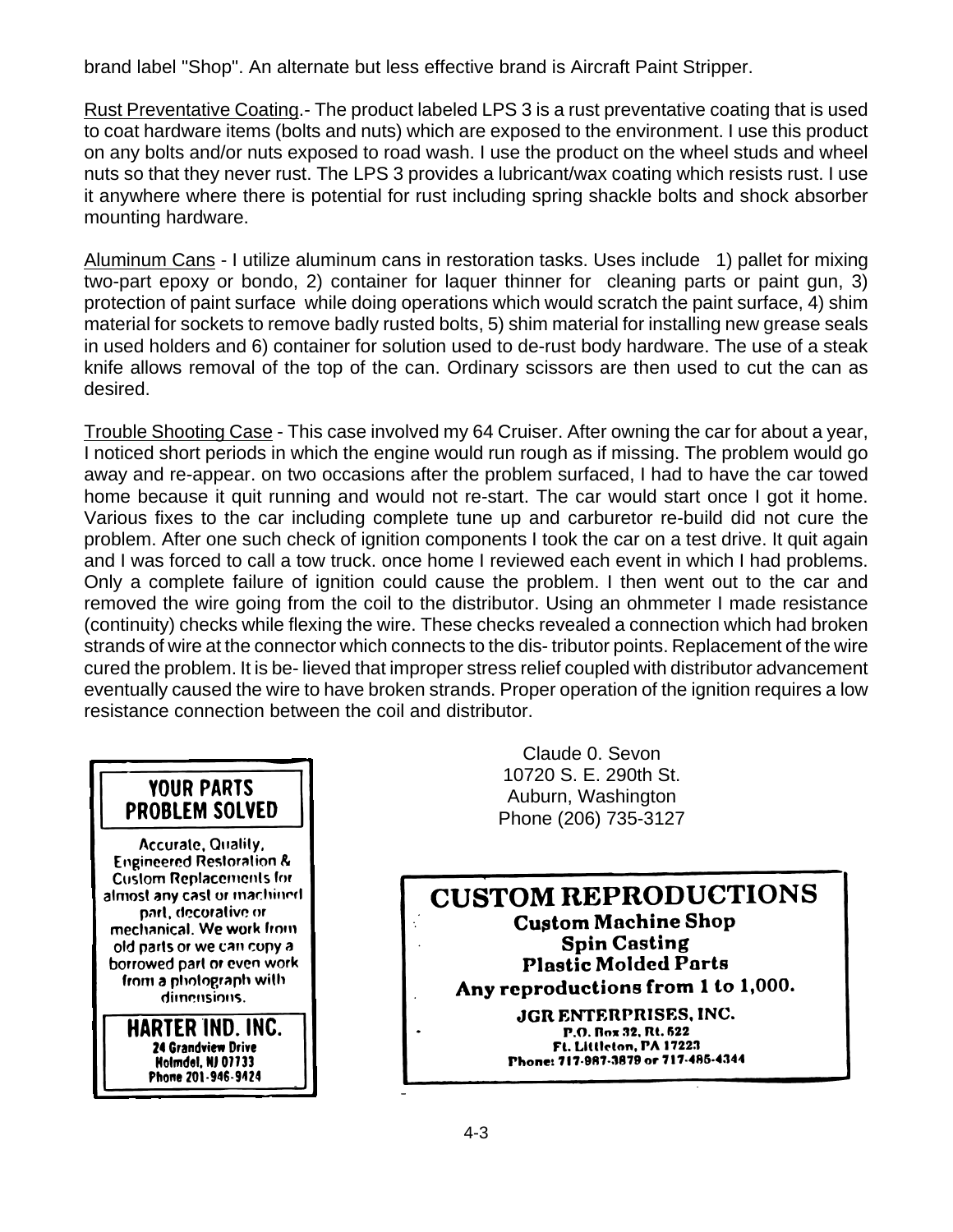### **HIGHLIGHTS OF LETTERS**

#### **FROM GARY OAKLEY LUBBOCK, TEXAS JULY 24, 1989**

Enclosed is a copy of the original production order for my 1956 Golden Hawk as you requested. I am also enclosing money to help on your expenses with the newsletter. I was surprised to learn that the original destination of my car was Grand Island, Nebraska as I am fairly certain that this car sold new in Dallas. I could be wrong or I suppose the car could have been purchased (or transferred) from dealer to dealer.

I know that the car was ownd by an old lady in Dallas from 1958 until it was purchased by former SDC President C. P. Smith in (Ibelieve) 1983. Mys Smith was killed in an auto accident several months later and I purchased the car from his widow in 1986.

#### **FROM JOE HALL LA GRANGE, KENTUCKY SEPTEMBER 15, 1989**

Hello once again. Hope this finds you doing well. Sorry I haven't answered your last note sooner. I was waiting on Newman-Altman to send the production order of my latest "treasure find." As you can see, most of the info is on the production, not much else to tell except it has been sitting since 1968, and has no rear seat radio speaker (first I've seen yet). It also has a 1955 320 CID Packard Clipper engine which is locked up. It is pretty rusty, and honest #5 condition in need of new front and rear fenders (doors, hood, trunk and sills are good), and about 50% of the floorboards need replacing.

It is about 98% complete. I still don't know if I'll restore it or just let it sit. I really can't justify he time or money required to restore it at tis time. A man only needs just so many 56 Golden Hawks to drive but....

Oh well, enough about that one. Here is a little something (a check) to contribute to what I consider an excellent cause. I've gotten several phone calls from people you've sent my way in need of whatever. Of course, I've done anything I could and I'm glad to be of any help to enyone with a 56 Golden Hawk.

I forgot to mention, in the last tech letter I sent, that Chevrolet 350 CID piston rings fit the Packard 352 CID engine perfectly in corresponding oversizes, ie. .030" oversized Packard piston takes .030" oversized Chevy rings, etc. This is great because we can use the latest technology in piston rings in our old engines, ie. Chrome-moly, etc. I know this info is correct as I installed a set in my brother's 56 GH engine when I rebuilt it. The car has close to 10,000 miles on it since, and no problems. Just pay close attention to end gap and side clearance upon

installation. My Packard mechanic friend in California made me aware of this fact. He is STILL a Packart mechanic and has been for the last 30-40 years.

On another point, my #3 Golden Hawk number 6033268 had gold trunk script on it when I bought it. I did not go to any trouble to determine if it was stock because I felt certain gold truck script was used on 57-58 Hawks only. In light of the latest info you presented, who knows? I do notice that it is the 2nnd highest South Bend production number listed in the HAWKEYE to date so maybe some later 1956 Ghs came with the gold trunk script.

Well Frank, it is after 10:00 PM and I've got to get up about 3:00 A< to drive my 56 GH (of course) to the Nashville Studebaker meet tomorrow, so I'd better close & get at least some sleep. I look forward to coming issues of the HAWKEYE nd I'm sure sooner or later we'll meet somewhere down the road. Take Care.

## FROM REVEREND SAMUEL P. REED AVIS, PENNSYLVANIA AUGUST 2, 1989

I am inclosing the copy of the original production order for my 1956 GH which I purchased from a young man in Maryland. It was somewhat of a surprise to see how much of my Hawk had been changed from its original buildout. I had a hard time trying to get an engine # from my engine. All I could come up with was ?5587-8. Does this mean anything to you? The car now has power steering and a radio which were not on the P.O.

Has anyone had the experience of adding a power unit to the Hawk front seat? My fat belly and short legs call for a power seat or a tilt steering wheel. The steering wheel is very much in need of reconditioning. If anyone has the good fortune ot know of a place or person that does steering wheels at a reasonable cost, I am very much interested.

I recieved the first two issues of the official 1956 Golden Hawk newsletter and was very pleased with the amount of good information it included. I live in Pennsylvania, the rust capitol of the U.S.A. My Hawk came from Maryland and is a true Southern lady. Please keep the "Hawkeye" coming. I am enclosing some stamps to help with mailing costs. Thanks again for what you are doing to help us nuts.

Long Fly the Golden Hawk!

(NOTE: Amen to that, Reverend! It appears, from the chart on page 1, that the engine in Reverend Reed's 1956 Golden Hawk came from a 1955 Packard 400 Hardtop.)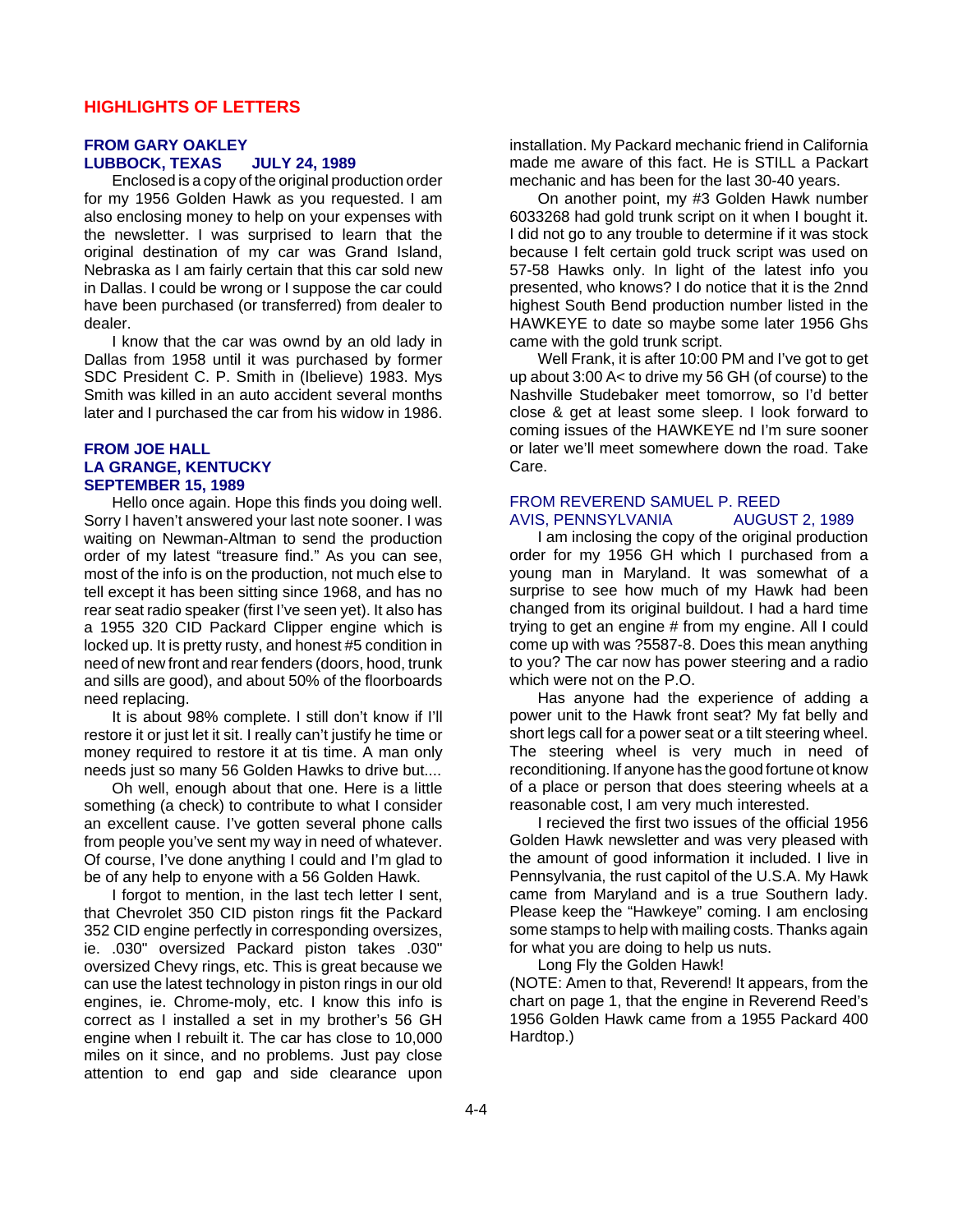#### **FROM GORDON BOWERMAN NENANA, ALASKA SEPTEMBER 26, 1989**

I located my Hawk in 1975 at a vllage about 200 miles from here down on the Yukon river. The engine had been out, uncovered, and was upright for several years, the transmission discarded. The owner said that if I could get a 1950 Jeep going for him, I could have the Hawk.

It was brought here by barge and sat while I collected parts and got into the mood to do the body work. The color had to be changed from pink & white (note: Tangerine/Snowcap white) to gray & white to match the new seats and interior.

It has been on the road a year now and is driven daily.

Small payment enclosed to help with postage. Well worth it! I coul have used the information a few years ago too.

**NOTE:** Thanks Gordon. You know, owning a 1956 Golden Hawk is somewhat of a challenge in that we can't get much help from anyone. The other car clubs, other than Packard, hav virtually nothing in common with us and we are usually excluded from most Studebaker parts listings. Living in Alaska, so remote from the rest of the country, must really set you apart from the other car enthusiasts in your neighborhood. My hat is off to you and our other Alaskan, Rick Solberg of Anchorage.

#### **FROM WAYNE LEDUCHOWSKI WINNIPEG, MANITOBA SEPT 8, 1989**

Enclosed is a copy of the original production order for my car and also please accept the enclosed money order to help with the expenses.

My 56 has the chrome trunk script and no front fender script. It has 90,000 miles and I am doing a frame off restoration myself. The interior is stock and the body was original green and white (now in primer.)

I've included a photo copy of the 56 G.H. road test results that was printed in the February 1956 issue of Motor Trend magazine.

#### **FROM VINCE HABEL JR. COLUMBIA, PA. OCTOBER 11, 1989**

I don't own a 56 Golden Hawk, but have always had an interest in the Golden Ones and I do own a 57. The article preprinted in the Dec. 73 (Turning Wheels) was supplied by me. If you don't have those issues of magazines I will send you full size copies which you can redo forothers. I can also send you all the 56 roster information I had compiled. Much may be out dated but some cars are still in the hands of the owners who had them in 73.

(**NOTE:** I've asked Vince to send me everything.)

#### **FROM FRANK AMBROGIO CASSELBERRY FL OCTOBER 18, 1989**

I would ike to add power steering to my 2nd 1956 GH. This car has the 3 spd overdrive.

It is my understandng that there some steering column differences between the 3 spd OD with powe steering and the 3 spd OD without PS. Can anyone tell me what I need (besides my head examined)? I know there is a different back-up lamp switch, but that is about it. Does anyone have a complete steering column for sale from a 3 spd with PS?

#### **AND THIS**

I can't tell you how many Hawks I've seen with the back corners of the hood (by the windshield) bent up due to the hood flying open while the car was being driven.

Has anyone out there come up with a good convenient alternative. Let me knowand I will pass it along in the next issue.

# **NOW IT'S UP TO YOU**

HAVE YOU:

- 1. Sent you request to Lewis Dandurand indicating what items you would like to see reproduced?
- 2. Sent your name to me (instead of Luther Jackson, who is away too much) indicating your interest in the steering wheel project?
- 3. Sent a photograph of your car to Tom Snyder?
- 4. Sent me your car's serial, body #s?

Remember, I am only the distribution mechanism. We have a few members who have volunteer to do some leg work for us and we should all take advantage of their offer.

Remember also, that I am not the expert. Most of you have already proven to me that you know much more about these cars than I do. I have learned an awful lot so far and thank those of you who have contributed information.

There are three ways to contribute to this club. One is to provide information, even if it is only your car's serial number. Two is to offer to take on a project. Three is to learn something from these pages. I seems to me that everyone has done his part.

The following are looking for 1956 Ghs: Myron McDonald 22 East Church Street Aurora, MO 65605 417-678-4466

Rob Miller 318 N 18th St, Wilmington N.C. 919-572-5523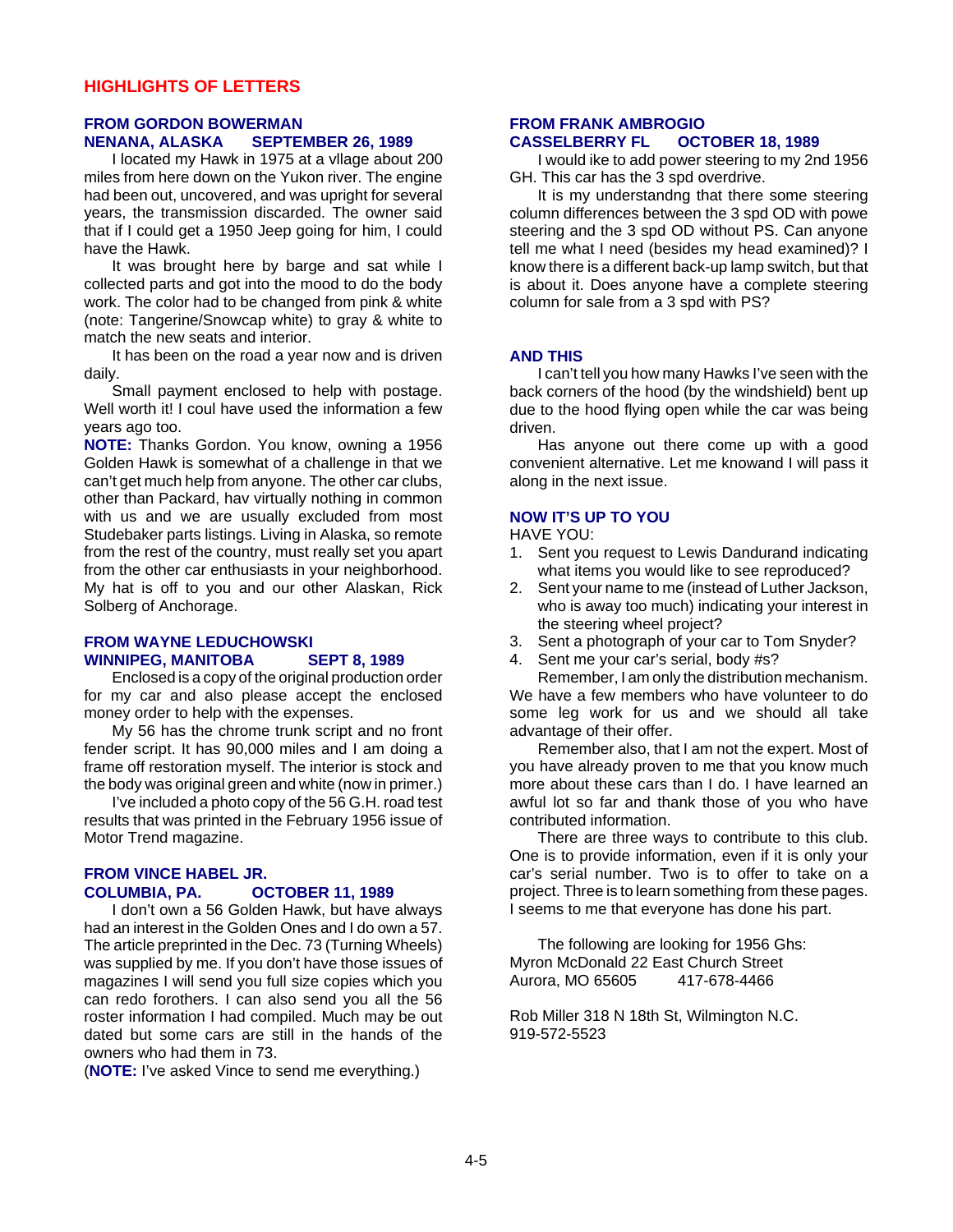

STUDEBAKER-1956

 $\sim$ 

— I

|                                                 |                    | <b>CF </b>                                                                                                                                       |                             |
|-------------------------------------------------|--------------------|--------------------------------------------------------------------------------------------------------------------------------------------------|-----------------------------|
|                                                 | LACOURR            |                                                                                                                                                  |                             |
|                                                 | Car Migra.         |                                                                                                                                                  | LACQUER                     |
| 812) SUNGLOW GOLD File                          | Color Comb.<br>No. | <b>ALISG CERAMIC GREEN METALLIC</b>                                                                                                              | Car Migre                   |
|                                                 | 1002               | Fill to                                                                                                                                          | Colar Comb.                 |
|                                                 | <b>BAC</b>         | 712 Ochd Tunnt<br>1977 P. C. Graen Toner<br>1985 - Hedlunn Meilelle<br>1977 P. C. Graen Toner<br>1985 - 113 Black<br>113 Black - 113 - 113 Black | Ha.<br>1010                 |
|                                                 | P. 1610            |                                                                                                                                                  | <b>BAK</b>                  |
|                                                 |                    |                                                                                                                                                  |                             |
|                                                 |                    |                                                                                                                                                  |                             |
| <b>BIZD-SA ROMANY RED FILLIO</b>                |                    |                                                                                                                                                  |                             |
|                                                 | 1003               | <b>OUT DOESKIN</b><br>Fill to                                                                                                                    |                             |
|                                                 | BAD                |                                                                                                                                                  |                             |
|                                                 | P. 5619            |                                                                                                                                                  | 19 L L<br>BAL               |
|                                                 |                    |                                                                                                                                                  |                             |
|                                                 |                    |                                                                                                                                                  |                             |
|                                                 |                    |                                                                                                                                                  | ٠                           |
| 8121 SEASIDE GREEN Filte                        | 1004               |                                                                                                                                                  |                             |
|                                                 | BAE                | <b>SID MOCHA Pilly</b>                                                                                                                           |                             |
|                                                 | P-3615             |                                                                                                                                                  | 1012                        |
|                                                 |                    |                                                                                                                                                  | BAM                         |
|                                                 |                    |                                                                                                                                                  |                             |
|                                                 |                    |                                                                                                                                                  |                             |
|                                                 |                    |                                                                                                                                                  |                             |
| <b>BIIS DAYBREAK BLUE Pinter</b>                | 1005               |                                                                                                                                                  |                             |
| <u> NEWS News And All Andrews And Andrews</u>   | OAF                | 0125 YELLOWSTONE<br>FIN 14                                                                                                                       | 1011                        |
|                                                 | P-5613             | 114 While J. J. Jan. (2000) 2000 (2005) 114                                                                                                      | BAN                         |
|                                                 |                    |                                                                                                                                                  | P. 561 a                    |
|                                                 |                    |                                                                                                                                                  |                             |
|                                                 |                    |                                                                                                                                                  |                             |
| <b>BIZZ SNOWCAP WHITE FILLS</b>                 | 1005               |                                                                                                                                                  |                             |
|                                                 | BA G               | <b>J124-SA TANGERINE FILM</b>                                                                                                                    |                             |
|                                                 | P. 1512            |                                                                                                                                                  | 1015                        |
|                                                 |                    |                                                                                                                                                  | <b>BYP</b>                  |
|                                                 |                    |                                                                                                                                                  |                             |
|                                                 |                    |                                                                                                                                                  |                             |
| <b>SIN-G CAMBRIDGE GRAY METALLIC</b><br>FIII 14 |                    |                                                                                                                                                  |                             |
|                                                 | 1007               | <b>1963 CORALTONE</b><br><b>PH 16</b>                                                                                                            |                             |
|                                                 | BAII<br>P-5617     |                                                                                                                                                  | BAB                         |
|                                                 |                    |                                                                                                                                                  | (1915 Sering<br>Color Only) |
|                                                 |                    |                                                                                                                                                  |                             |
|                                                 |                    |                                                                                                                                                  |                             |
| <b>BIT'S AIRFORCE BLUE METALLIC</b>             |                    |                                                                                                                                                  |                             |
| Pill in                                         | 1005               | ٠                                                                                                                                                |                             |
|                                                 | BAT                | 1962 RANCHO RED                                                                                                                                  | wzz                         |
|                                                 | P 5614             | Cannot be made with pietent                                                                                                                      | (1915 Sorieg                |
| 114 White Links and Construction 34             |                    | Inter-mising Colors                                                                                                                              | Color Only)                 |
|                                                 |                    |                                                                                                                                                  |                             |
| <b>BUILG GLENBROOK GREEN METALUC</b>            |                    |                                                                                                                                                  |                             |
| F U1 44                                         | 1009               |                                                                                                                                                  |                             |
|                                                 | BAI                |                                                                                                                                                  | tono                        |
|                                                 | P-5618             | <b>ITIEL MIDNIGHT BLACK</b>                                                                                                                      | <b>DAA</b>                  |
| 216 White and accountabilities of continuous 14 | $\cdot$            |                                                                                                                                                  | $F - 5611$                  |
| $\overline{\phantom{a}}$                        |                    |                                                                                                                                                  |                             |
|                                                 |                    |                                                                                                                                                  |                             |

Phonks to member Ron Grim of Lithonia, Georgia for the sbowl information.

 $\bar{z}$ 

ACME QUALITY PAINTS, Inc., Detroit, Michigan

Copyright 1958<br>extending the com-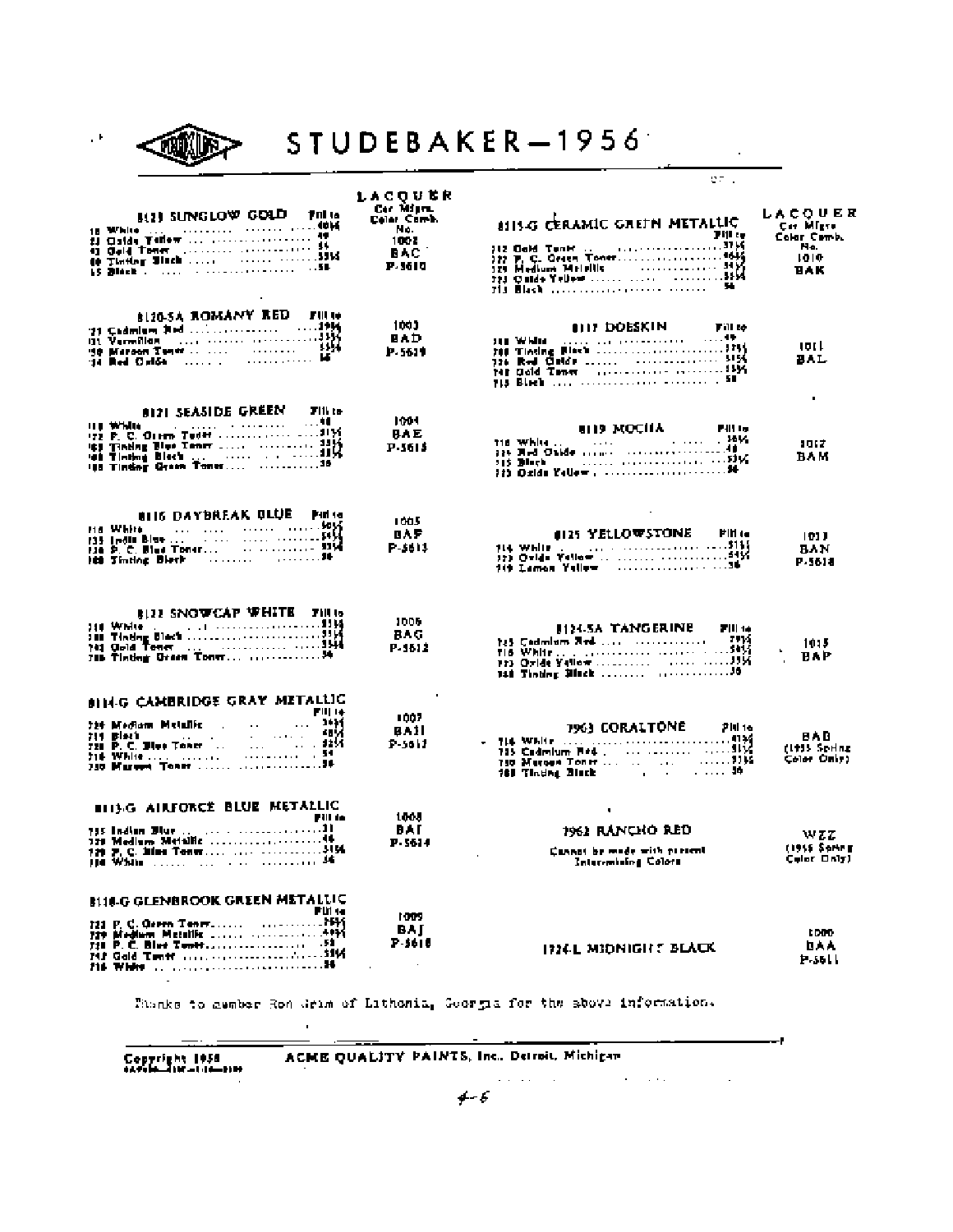Hello Frank,

I hope all went well for you in Las Vegas. I was only able to stay for Monday as I mainly went for the swap meet. Wish I could have stayed to see the cars later on, but still enjoyed those that were already there.

Here is some more information on my car.

#6030306 56J-K7 475 51869 3spd w/OD Export suspension

This car was originally Doeskin and Mocha with the paint scheme of hood and roof in upper color and fins in the lower color.

About 1968 the car was painted single tome ceramic green which has lasted very well even under New Mexico's sun. The export suspension was bought just before Studebaker went out of business. This package includes heavy duty f@ont coils and an extra heavy duty rear leaf. Even after twenty years and

extensive driving the car sits up smartly. Driving is a pleasure as it handles well and corners flat, and fills the claim of being a sports car. I have the mountings for the rear axle sway bar, but as of yet have not installed it. I need to manufacture the sway bar which I can do using the one from our 55 Speedster as a pattern.

Originally the car had the automatic transmission, but it was converted to three speed overdrive after a swap with another Golden Hawk owner. That too, was back around 1968. The conversion was complete and other than retaining the 3:07 rear end it is a complete manual set up. The column shift is still smooth and otherwise trouble free, and it is right at the finger tips when needed. The engine is also not the original.

Currently, it has a Packard 352, not the Skypower 352, although they are the same engine. This swap occurred around 100,000 miles and now with going on 120,000 it is still a new feeling engine. I have the original engine in storage along with two other Packard 352's. I have not had any valve lifter noises except for during long slow moving parades, but a few RPM's shuts that up quickly. I do not know which oil pump was placed in the engine so I can not offer any helpful advice on that controversy.

The car was equipped with power windows, power seats, power brakes, and power steering (which was swapped out with the automatic. I now have standard steering.). In addition was heater, push button radio, clock, and back up lights. The bumperettes were exchanged for fog light bumpe-rettes. Instead of fog lights there are now 13 volt air craft landing lights which help define the road 4 night. (In addition to the hand switch the circuit has been wired into the dimmer switch to cut them out with the high beams. These lights are too bright for much use with all the cars on the road any more as they turn night into day.)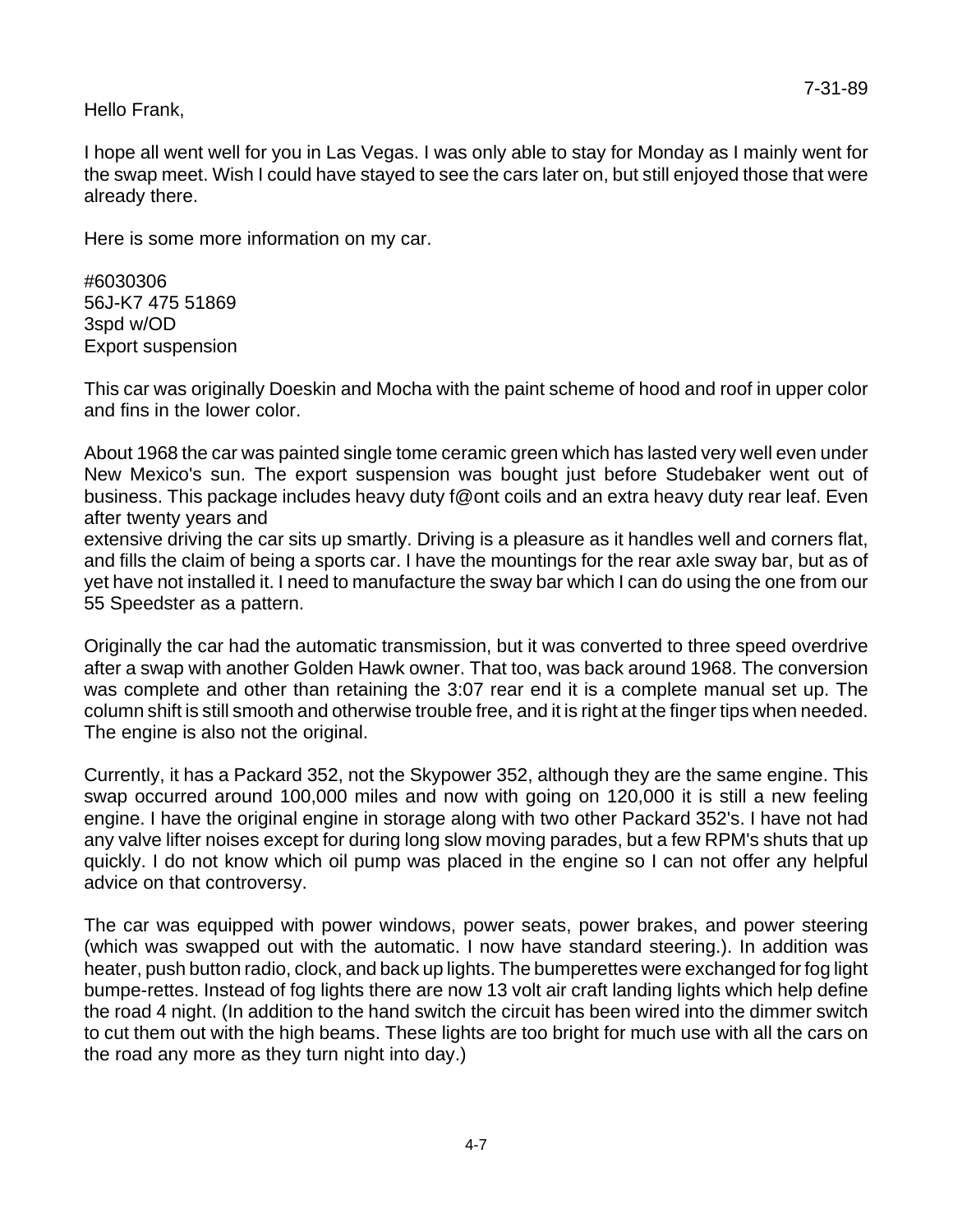We have in our midst the remains of #6032297 56J-K7 2800. This car body has been used to repair our 55 Speedster (by the previous owner). We are looking for a complete K body for the Speedster, and then the 56 Golden Hawk will be built up for Bonneville. We are planning to go to Bonneville to try to recapture the speed record for the 56 Golden Hawk. Studebaker set a record of about 179.-- MPH back in 56 which stood for many years until the 427ci Z-28 Camero came along and took it away. One of my spare 352's is a full race engine: full race cam, milled heads, and oversize pistons. For our first effort we plan to run this engine with a supercharger. If more i.49'horsepower is needed it will be bored out to 374 and may receive a dual quad with dual superchargers. We'll see what happens. As I mentioned we are still trying to acquire a K body for the Speedster before we can go ahead with building up this hawk. It will be necessary to run faster than 210 MPH to be competitive for the record. if all turns out well the 56 Golden Hawk will once again have its place in the books where..,of course..,it belongs.

Thanks, Greg Williamson SR Box 302 Tijeras, New Mexico 87059 505-281-5788

We have 22 Studebakers of various models. We are dedicated Studebaker drivers and prefer to keep these dependable machines on the road. Anything I can do to help let me know and I'll see what can be done.

| S E R V I C E B U L L E T I N | MAY 1956 | No. 314 |
|-------------------------------|----------|---------|
|-------------------------------|----------|---------|

### SAFETY LATCH AND HOOD LOCK -1956 HAWK SERIES

Please record this article on the Service **Please vectors** the end of the Body section of your 1956 Possenger Car Shop Monual.

Safety latches and hood lock parts of in-Safety latches and nood lock parts of 1800.<br>Droved design are now used in production on<br>sace and the safet cars. (Plight Hawk. 1956 nodel Hawk series cars, (Plight Hawk, 1956 model Hawk series warm, triight mass.<br>Power Hawk, Sky Hawk, and Golden Hawk.) These parts provide maximum positive engagement of the safety latch and lock parts under all types of operation.

Operation of the hood lock and safety latch is similar to Sedan and Station Wagon Models. To release the hood lock pull the lever in the To refere the mood fock pure on as it will come. This releases both the hood lock and safety latch.

The new lock parts entered production with passenger car serials:

| MODEL,<br>$\mathbf{r}$<br>$\mathcal{L}^{\text{max}}$ . The $\mathcal{L}^{\text{max}}$ | SOUTH READ<br><b>PRODUCTION</b> | LOS ANGELES<br><b>PRODUCTION</b> |
|---------------------------------------------------------------------------------------|---------------------------------|----------------------------------|
| 56G Flight Hawk Model                                                                 | 0-1372345                       | G-938532                         |
| <b>S6B POWER Hawk Model</b>                                                           | 8446295                         | 8852293                          |
| <b>Sell Sky Havk Model</b>                                                            | 7185283                         | 7811490                          |
| 56J Golden Hawk Model                                                                 | 6032692                         | 6800250                          |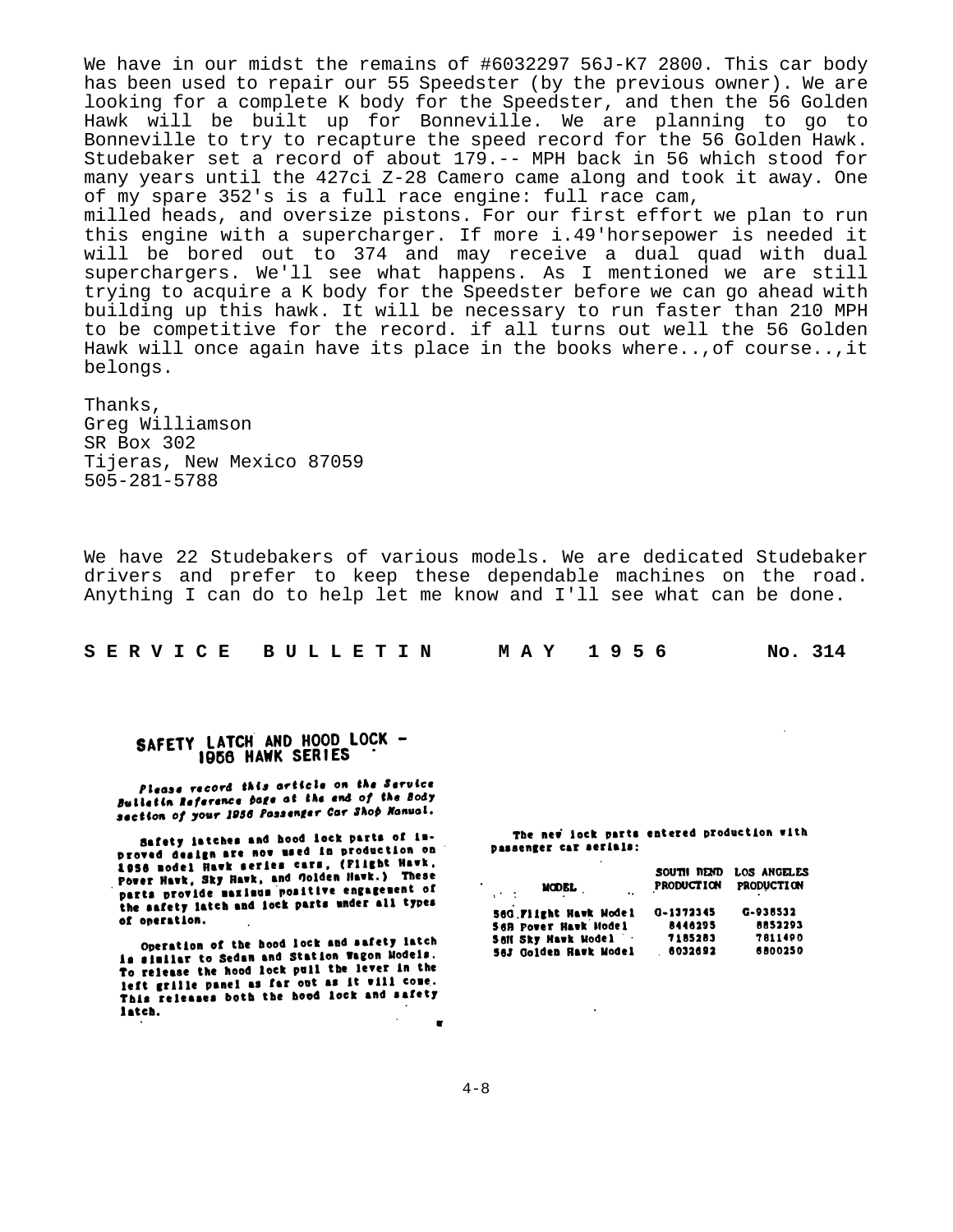

| Accessive         | Description                                                                                                       | <b>Superint</b><br>Minimalist<br>List Polite | i<br>III | Assetsory            | <b><i><u><u><u>Description</u></u></u></i></b>                            | Segundad<br>Decederation<br>List Print | 분위의 |
|-------------------|-------------------------------------------------------------------------------------------------------------------|----------------------------------------------|----------|----------------------|---------------------------------------------------------------------------|----------------------------------------|-----|
|                   | CUSHION TOPPERS-TIME MODELS                                                                                       |                                              |          | 10,000               | Gener, Fabric, Gallen                                                     | 1,150                                  |     |
| 80.7789           | Front 2 & 4 Don Sedera and Selece Wagon.<br>Black                                                                 | See 1                                        |          | <b>Second</b>        | <b>SPAGE</b><br>Carillen Unstater.<br>Disastry,                           | å                                      |     |
| 震撼                | $\cos\phi\gtrsim 0.4$ Good Sedan timed Station Wagons.<br>$\ensuremath{\mathit{W}}$ are $\ensuremath{\mathit{W}}$ | ŝ                                            |          | 27.5000.00           | ž,<br>Seet Page Green.<br>İ                                               | â                                      |     |
| <b>Research</b>   | hooding control too towards once<br>one y total                                                                   | 횕                                            |          | <b>MAYAKAR</b>       | Sharepoon, loss of 3 hopes<br>Lavier-Sep Car                              | 회                                      |     |
| 40.842            | room, 2 & 4 Good Sydam and Softon Miguno.<br>Cream                                                                | É                                            |          | 5255547              | Palett, Chispner, Trac                                                    | ğ                                      |     |
| 2002年             | Selate and Sultim Wagons,<br>Loan, 28.4 One                                                                       | ŝ                                            |          | 40.348               | Pillet and Citizen, Part                                                  | 8                                      |     |
| <b>MCDW</b>       | Î<br>is die Se<br>Territory of All Disea                                                                          | Ê                                            |          | AC-34W               | Polish and Original, Gallery                                              | $\frac{2}{\nu_1}$                      |     |
| 英庭                | i<br>Hanor<br><b>Separa</b><br>Page 2 64 Com                                                                      | š                                            |          | 1005-25              | NATHER ARE MATERIALS<br>Recrossed for and thank OL 4 on.                  | 킥                                      |     |
| ź<br>Ž            | Ì<br>Salarn,<br>2 & 4 AM<br>į                                                                                     | Ê                                            |          |                      |                                                                           |                                        |     |
| 网络黑根              | <b>LEO Trini (MO FEG</b><br>ž                                                                                     | ă                                            |          | 29982.92             | Arti Freeze, Permanent Case of 24 Quarts                                  | a and get                              |     |
| ğ<br>Q            | ŝ<br>case on press<br>ž                                                                                           | Ĕ                                            |          | 19.9008<br>12-30022  | Acti Fresco, Permanent Geard & Sallars<br>General Membership S. S. School | 医细胞<br>ڜ                               |     |
| S.<br>g           | Spark Models Date<br>È                                                                                            | g                                            |          | 19-10046             | Commit Gester 2 or                                                        | $\mathbb{R}^n_+$                       |     |
| ŝ<br>ų            | hany alternative team<br>š                                                                                        | ĝ                                            |          | <b>ED 10000</b>      | Clearer, Cashing Lysbox, Higher con-                                      | š                                      |     |
| S.<br>Ч           | Ì<br>Speed Madels<br>È,                                                                                           | Š                                            |          | 1005.65              | present accessively.<br>Adlenate<br>Field Art                             | 网络<br>Ħ,                               |     |
| 医空气               | ă<br>Sopres Woden<br>From,                                                                                        | Ĕ                                            |          | 49,50019             | Tiald, Automatic Transmission Case 316                                    | 212 per pel                            |     |
| <b>MG 219</b>     | š<br>Spanis Wednis<br>ź                                                                                           | 쬪                                            |          | 40.483               | $\frac{3}{3}$<br><b>Mark And Study And Brand</b>                          | Ē,<br>$\mathbf{u}$                     |     |
| 40, KS2           | <b>Marson</b><br>Sports Models<br>ğ                                                                               | 票                                            |          | AC-RE                | Fleid, Deko Shigh Assober, Oran                                           | R                                      |     |
| 総 地               | Ĭ<br>Sports Wednit<br>Ĵ                                                                                           | 읈.                                           |          | AC-TIT15             | Handelle Shock Absorber 31-7434.<br><b>Tiant</b>                          | Ĩ                                      |     |
| 40. NSs           | basi Spett Michi Green                                                                                            | ž                                            |          | AG-1435              | flield, Houseitte Shoot Koorber (L-1404)                                  | Ê                                      |     |
| AG 2603           | Fee South Robert Line                                                                                             | ĝ                                            |          | AC 2402              | Thurs. Howy Day British he 218, 12 st                                     | ê,                                     |     |
| SP 10044          | Ary Matthew                                                                                                       | S.                                           |          | 40-243               | Thurst Herey Date finished at 218. Quest                                  | g                                      |     |
|                   | <b>DIL FATTERS</b>                                                                                                |                                              |          | 60.2406              | fluid Heavy Duty Brake No. 238, Giftin                                    | Ê                                      |     |
| <b>Case</b>       | Transformation and the control of control and the                                                                 |                                              |          | 林都县                  | ŧ<br>Bold Link-Lee Bookled Link                                           | Ś,                                     |     |
| 80.000            | Francois District ALTRI 1896 Dealership                                                                           |                                              |          | 32-50016   Flank     | ğ<br>findiumy                                                             | ź,                                     |     |
|                   | SPECIAL CAR TREATMENTS                                                                                            |                                              | ÷        | AC-2739              | Labrary, Miraga Pears Lights, Piet                                        | ĝ                                      |     |
|                   | Lance Seat Beauty Treatment                                                                                       |                                              |          | 62,532               | Elaborate, Milana Provincial Quart                                        | Ř                                      |     |
|                   | the filter battratter Cent                                                                                        |                                              |          | 80.802               | Labrant Religie Foton, E co                                               | 民                                      |     |
|                   | an ferrometers                                                                                                    |                                              |          | 2012年                | Das Late Sich Compren Jun<br>labraint                                     | £,                                     |     |
|                   |                                                                                                                   |                                              |          | 19,500/3             | ŝ<br>Case of 24 15 or<br>Oil Address T.M.C.                               | 1.15 per cen                           |     |
|                   |                                                                                                                   |                                              |          | <b>RE-LIST</b>       | PA liquid listance 1 st                                                   | ₽                                      |     |
|                   |                                                                                                                   |                                              |          | 教師会                  | Pitch Lighter Headquarters & the                                          | ď,                                     |     |
|                   | APPEARANCE MATERIALS                                                                                              |                                              |          | <b>ENVIRON</b>       | has header Coding for an hor                                              | Ŕ                                      |     |
| <b>METHER</b>     | Sigurea Chinese and William Mail Tree 3 or                                                                        | ğ                                            |          | SP. VODGE            | ×<br>Solarot Windship Walter 5                                            | a                                      |     |
| itude etc.        | Charge Table Print                                                                                                | É                                            |          | ED: 50012            | Storten, Projety IS of                                                    | Ř                                      |     |
| mited instruction |                                                                                                                   |                                              |          | expect steels aspect |                                                                           |                                        |     |
|                   |                                                                                                                   |                                              |          |                      |                                                                           |                                        |     |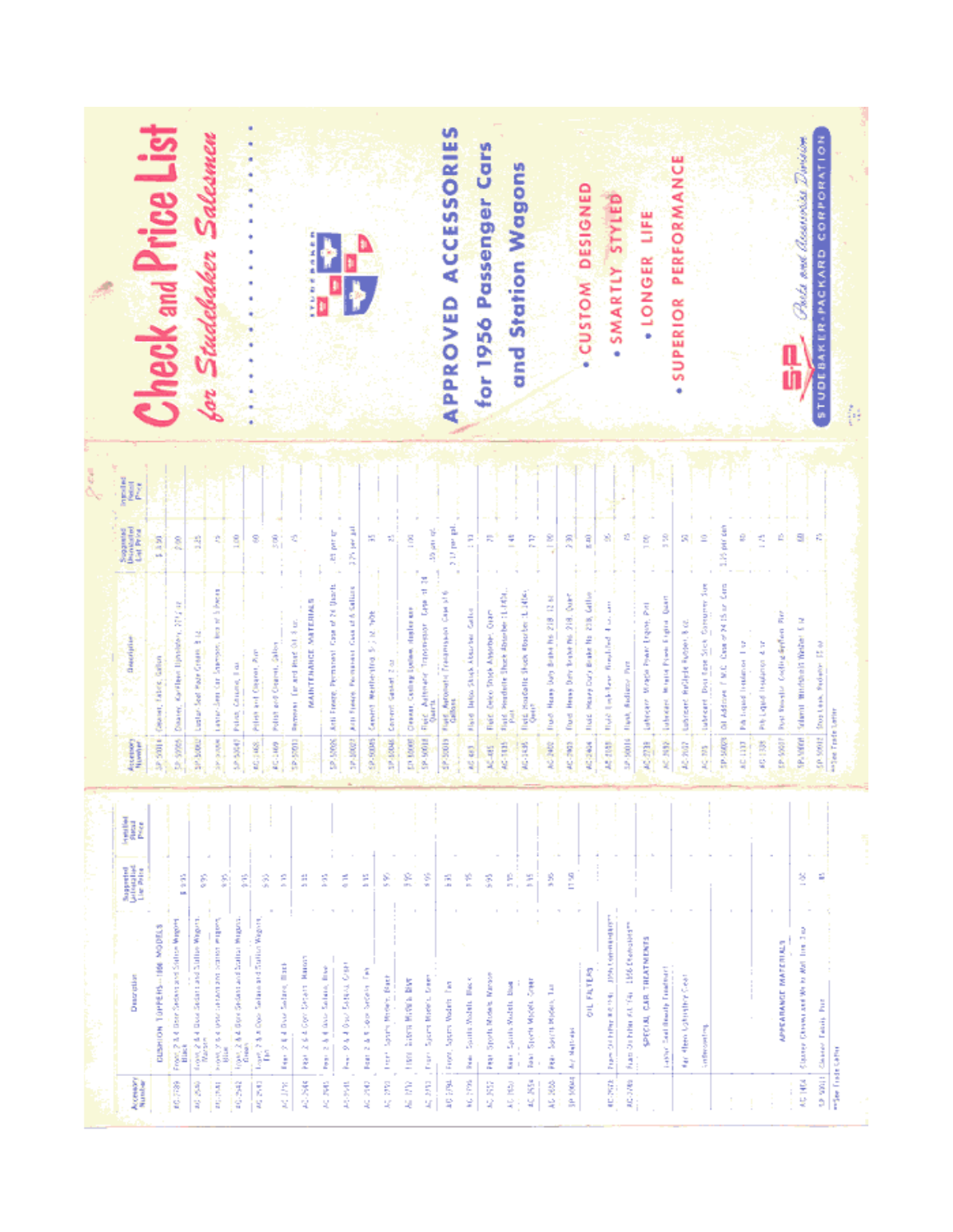| ž<br>26.62<br>å<br>ge ag<br>1.13<br>ŝ<br>混乱                                                                                                                                                                                                                                                                                                                              | <b>BC-2762</b><br><b>BG-2742</b> | "Autoritis Baco-op Light Ri-1956 Sports<br>Sedan<br>*Adolestic Banca Light Ke-1894                                                                                                                                                                                                                                                                                    | 14.95           |
|--------------------------------------------------------------------------------------------------------------------------------------------------------------------------------------------------------------------------------------------------------------------------------------------------------------------------------------------------------------------------|----------------------------------|-----------------------------------------------------------------------------------------------------------------------------------------------------------------------------------------------------------------------------------------------------------------------------------------------------------------------------------------------------------------------|-----------------|
| Figuri Seat Bell Fol. (rests-4): 1996-95-34-33<br>From Sout Bull Art Red—All 1956-55-14-53<br>Models<br>E6-65-96-990 TH-<br>Free Seat Seat Bot 191, Drawn-All 1956-55-34-32<br>Models<br>From Seat Suit Kit, Staps-All 1954-55 54-53<br>Madei<br>Truck Seat Belt Kit, Grey-All 1996 15:54 54<br>times Contact Basic View Kircumski<br>Super-Ver Orlich Patriote Marco-19 |                                  |                                                                                                                                                                                                                                                                                                                                                                       |                 |
|                                                                                                                                                                                                                                                                                                                                                                          |                                  |                                                                                                                                                                                                                                                                                                                                                                       | 10.05           |
|                                                                                                                                                                                                                                                                                                                                                                          |                                  |                                                                                                                                                                                                                                                                                                                                                                       |                 |
|                                                                                                                                                                                                                                                                                                                                                                          |                                  | $\begin{tabular}{l c c c c c c c} \hline \textbf{P1}(100) & \textbf{B1}(100) & \textbf{B1}(100) & \textbf{B1}(100) & \textbf{B1}(100) & \textbf{B1}(100) & \textbf{B1}(100) \\ \hline \textbf{A1}(100) & \textbf{B1}(100) & \textbf{B1}(100) & \textbf{B1}(100) & \textbf{B1}(100) & \textbf{B1}(100) \\ \hline \textbf{A1}(100) & \textbf{B1}(100) & \textbf{B1}(10$ |                 |
|                                                                                                                                                                                                                                                                                                                                                                          | 80-2134                          | Back-ap Light Switch, hir card least Automatic<br>Transmission and webook Pieeer Streeting,                                                                                                                                                                                                                                                                           | š               |
|                                                                                                                                                                                                                                                                                                                                                                          | <b>ROZNAI</b>                    | Reck-up Eight Switch, his ours less Automobile<br>Transmission out equipped with Power                                                                                                                                                                                                                                                                                |                 |
|                                                                                                                                                                                                                                                                                                                                                                          | Papiers!                         |                                                                                                                                                                                                                                                                                                                                                                       | E.              |
|                                                                                                                                                                                                                                                                                                                                                                          | 1540942                          | Space of Adaptar Wire to Considers the installation of Sach- ap Lights on Right And Con-<br>Light of Sach- ap Lights on Right And Con-<br>List Station- Wagons and Sodard                                                                                                                                                                                             | 롸               |
| ĝ                                                                                                                                                                                                                                                                                                                                                                        | <b>RG20R</b>                     | Automatic Trush and Using Light-Alt 1956<br>Roder                                                                                                                                                                                                                                                                                                                     | £,              |
| ž<br>40 004 44 44 53                                                                                                                                                                                                                                                                                                                                                     | 40-215                           | Artonick Gree Consentrent Light-1956<br>Sadan and Station Magnus                                                                                                                                                                                                                                                                                                      | E.              |
| 3<br>Community Market Press                                                                                                                                                                                                                                                                                                                                              | AC-DR                            | Automatic Glove Crispertment Light-1964                                                                                                                                                                                                                                                                                                                               | 岛               |
| ž<br>ST-RESORTED THE LOOK IN THE                                                                                                                                                                                                                                                                                                                                         | AC-27N                           | Automatic Parting Books Warning Light-                                                                                                                                                                                                                                                                                                                                | Å               |
| 울<br><b>Best William</b>                                                                                                                                                                                                                                                                                                                                                 |                                  | COMFORT AND CONVENIEWSE                                                                                                                                                                                                                                                                                                                                               |                 |
| 碧泥<br>Paur Seet Bill für, Superi-All 196-55 14-55<br>Wolfen                                                                                                                                                                                                                                                                                                              | 40.0%                            | Automatic Decree Clock-1956 Sedam and                                                                                                                                                                                                                                                                                                                                 |                 |
| 微视<br>Hear Seat Belt Kill, Allach-All (1964-66-94-92)<br>Michael                                                                                                                                                                                                                                                                                                         | i<br>Soo<br><b>MG-DIR</b>        | Automatic (Technic Class - 1946 Sports                                                                                                                                                                                                                                                                                                                                |                 |
| ŝ<br>Salesy Workshield Wauter-All Life Woods                                                                                                                                                                                                                                                                                                                             | 86-2250                          | Automatic Opporter Lights - All 1956 Models                                                                                                                                                                                                                                                                                                                           | ä               |
| ž<br>Interest State-Prediction Ministrated 1996-55-54                                                                                                                                                                                                                                                                                                                    | <b>MG 22F</b>                    | Auto Compani-All 1956 and Prior Models                                                                                                                                                                                                                                                                                                                                | ş               |
| From Pennis Mellen 1996<br>19<br>Mellen Holmes (1996<br>19 $\mu$ Mellen                                                                                                                                                                                                                                                                                                  | <b>Model</b><br>0000941          | Traffic Digit Venezi-AU 226 and Pour                                                                                                                                                                                                                                                                                                                                  | ā               |
| å<br>Due Teleur System-1956 (LPIC) Cares                                                                                                                                                                                                                                                                                                                                 | 高さな                              | <b>District of the state of the control of the State of V</b><br>Champions out equipped with Automatic<br>This e <sup>ast</sup>                                                                                                                                                                                                                                       |                 |
| B)<br>Sud Categor System-1988 (UNCL) Comm.<br>Presentant                                                                                                                                                                                                                                                                                                                 | <b>AC-2435</b>                   | Automatic Kill Rocker - 1955-55-55-55-12 A.C.)<br>Changelon Lock equipped with Automatic<br>Collect                                                                                                                                                                                                                                                                   |                 |
| ŝ                                                                                                                                                                                                                                                                                                                                                                        | AC-2775                          | Automatic Ro-Creep - Alt 1936 Automatic<br>Trive Motels                                                                                                                                                                                                                                                                                                               | <b>RUS</b>      |
| Bogs-Power + Barret Garburetor Kam-Ali 1956<br>10. H. G. I. Will Stellen and Station Bragne<br>Models not to equipped                                                                                                                                                                                                                                                    | AC-1942                          | Ligant Diriter - 1956 Salon Wagos                                                                                                                                                                                                                                                                                                                                     |                 |
| Fig.b. Process 4– Barrel Carbonette Wei $-1956$<br>FL B $L$ - V B $\bar{L}$ Equation bipoles rest in .                                                                                                                                                                                                                                                                   | 40-1855                          | visit Viney More - All Din-                                                                                                                                                                                                                                                                                                                                           | É               |
| HEAT AND AIR CONDITIONING                                                                                                                                                                                                                                                                                                                                                | AC-238<br>1549030                | Kleines Disperso - All 196-35-54-51 Motols<br>41gone Dispense Adapte: #4 - 1956 Spatts                                                                                                                                                                                                                                                                                | Ŕ               |
| Complete Complete -1956 Sedan and Stepen<br>Magazi Medalerri                                                                                                                                                                                                                                                                                                             | <b>Models</b>                    |                                                                                                                                                                                                                                                                                                                                                                       | 罪               |
| Complete Divisioner-1996 Starts Wadels                                                                                                                                                                                                                                                                                                                                   |                                  | <b>SANGER TAN NASARCIA</b>                                                                                                                                                                                                                                                                                                                                            | s.              |
| Air Geoffriening System-TBE Y-8 Setter<br>Brooks Corpor                                                                                                                                                                                                                                                                                                                  | AG-2430                          | Meris 241 Two Safer                                                                                                                                                                                                                                                                                                                                                   | 07.00           |
| <b>AUTILIARY LIGHTS</b>                                                                                                                                                                                                                                                                                                                                                  | 机动机                              | Weils 31" Companie Case                                                                                                                                                                                                                                                                                                                                               | $0.75$          |
| 医主<br>Laft Sche<br>Monthly Consolid Springer, Lat. 24                                                                                                                                                                                                                                                                                                                    | AC NOT                           | Latier 21" Derival Liber                                                                                                                                                                                                                                                                                                                                              | -26.00          |
| š,<br>atmostic Controlled Spotlight Right Side-<br>1956 Second and Author Region Robins                                                                                                                                                                                                                                                                                  | 40.743                           | Ladier 31" Wardrate Case                                                                                                                                                                                                                                                                                                                                              | 10.00<br>715.00 |
| ž<br>intensity Convolted Spotlight, Left Stow                                                                                                                                                                                                                                                                                                                            | AD 2434<br>AC 7435               | <b>León(12" Contrilio Cess</b><br>Lades' 25' Pullmin Cran                                                                                                                                                                                                                                                                                                             | 105.00          |
| å<br>Internety Controlled Spotlight, Italyt Side<br>1996 Sports Models                                                                                                                                                                                                                                                                                                   |                                  | "Now : Luggest Schrig Pices are soldert to                                                                                                                                                                                                                                                                                                                            |                 |
|                                                                                                                                                                                                                                                                                                                                                                          |                                  | retter Trede Lister and Parts Price List Book "F"                                                                                                                                                                                                                                                                                                                     |                 |

| Accessory<br>Number | Desprighter                                                                                                                                                                                                    | <b>Supports</b><br>Universited<br>List Price | H |
|---------------------|----------------------------------------------------------------------------------------------------------------------------------------------------------------------------------------------------------------|----------------------------------------------|---|
|                     | <b>Rugson</b>                                                                                                                                                                                                  |                                              |   |
| 60.00               | Š<br>Înte<br>Stretcher Post-Batter Transp<br>System and Striver Bagons                                                                                                                                         |                                              |   |
| 80.74               | Skóart<br>496<br>ż<br>Tuning<br>na Pu<br>Nenati<br>Statist Below                                                                                                                                               |                                              |   |
| AG-2AF              | š<br>ŝ<br>Tuesd<br>Í.<br>į<br>Sindicates                                                                                                                                                                       |                                              |   |
| 続け場                 | ţ<br>蒸气<br>Nined Toying Radio-<br><b>Starting Nov</b>                                                                                                                                                          |                                              |   |
| AC-2768             | <b>B</b><br>B<br><b>Hight Hand</b><br>No. No.<br>Hado Atacin I<br>1956 Goly                                                                                                                                    |                                              |   |
| AC-TER              | å<br><b>Hunt</b> East<br>Controlled France<br><b>Controller</b>                                                                                                                                                | ş,                                           |   |
| 40-3685             | Controlled From Meant Ameri<br>155 Models<br>Message C                                                                                                                                                         | s                                            |   |
| AC 28N              | ą<br>Į<br>Controller Brev<br>All 1956 Selberg<br>Dari Manzally<br>Jerrey Period                                                                                                                                | ŝ,                                           |   |
| 86228               | ą<br>det Rein Moret<br>Literature<br>Controll<br>Manaday<br>1977-ci<br>Capit May                                                                                                                               | $\frac{8}{11}$                               |   |
| M-1977              | Al-1956 Madels<br>Spaans-<br>Seal Ando<br>ğ                                                                                                                                                                    | 明日                                           |   |
| NG 33M              | 1996-35-94-59<br>ą<br>Tado Spoake<br><b>Rear Seat</b>                                                                                                                                                          | an an                                        |   |
|                     | <b>Q-PNAMENTS</b>                                                                                                                                                                                              |                                              |   |
| <b>RECOR</b>        | $\frac{1}{(1+\mu)^2+1} \sum_{i=1}^{n-1} \frac{1}{i\mu^i}$<br><b>BLACK STATES STATES AND REAL PROPERTY STATES INTO A REAL PROPERTY STATES IN THE REAL PROPERTY STATES IN A REAL PROPERTY AND REAL PROPERTY.</b> |                                              |   |
| MC-271E             | working it my<br>4011956<br>į,<br>Įł<br>Chairm W.                                                                                                                                                              |                                              |   |
| 10000000            | 舌言<br>İ<br>Delate Lippon Pate                                                                                                                                                                                  | ₿                                            |   |
| AC 2453             | Plage Window<br><b>Band</b><br>ž<br><b>The Content</b>                                                                                                                                                         | 홫                                            |   |
| R <sub>2</sub><br>늿 | Local Sedan World's Pain<br>David Fibreet Trims                                                                                                                                                                | E                                            |   |
| AC 25M              | <b>Sport</b><br>番号<br>Talimin-315<br>- Models Each<br>Chromore Estate II<br>Led Statistic Mapon                                                                                                                | 3                                            |   |
| AC-276              | $\frac{d}{dt}$<br>i<br>Golden<br>Valve Covers,<br>Chrysman <sup>1</sup>                                                                                                                                        | Ê                                            |   |
|                     | PROTECTION                                                                                                                                                                                                     |                                              |   |
| AC/27M              | Rodett,<br>1996 Sedan<br>the control<br>Rear Barry 81<br>$\frac{1}{2} \left( \frac{1}{2} \right) \left( \frac{1}{2} \right) \left( \frac{1}{2} \right) \left( \frac{1}{2} \right)$                             |                                              |   |
| 经全部                 | I<br>İ<br>Gentem Power Strikers<br>Gas Dona                                                                                                                                                                    | Y.<br>$\overline{\phantom{a}}$               |   |
| 医空间                 | Hold North St. 2015 and William<br>Case Dyor Gased-                                                                                                                                                            | Ē                                            |   |
| 80309               | Cour Kandie (Aerth-All 1997-92-54-33)<br>  Madely Per                                                                                                                                                          | Ř,                                           |   |
| 60.229              | ŧ<br>Antiury floor Met out from (1.8 C).<br>19-54-51 Setting and Surino Website                                                                                                                                | 묅                                            |   |
| 46/23/9             | Fortune Foot Mr. hps for the CRS 2-8<br>hps relate are somewhat it is the profit.<br>There is define an another control.                                                                                       | ã                                            |   |
| 45,750              | ŝ<br>And how these that the translation.                                                                                                                                                                       | 罰                                            |   |
| 最近に戻る               | $\overline{\omega}$<br>Ξ<br>é<br>Rept Front<br>antary floor that a<br>ч                                                                                                                                        | ă                                            |   |
| 14.2005             | ž<br>All Can,<br>Carl: Aire                                                                                                                                                                                    | R,                                           |   |
| 風の いんしん             | 1996-1991<br>ş<br><b>Participate</b><br>Fund Fender Syn<br>53 Models, Parr                                                                                                                                     | ş                                            |   |
| AC-2579             | When the control the control<br>t.<br>Acceleration<br>Vocati                                                                                                                                                   | $\frac{1}{2}$                                |   |
| 総定                  | Lacking Crit Organ All 1956-55-54-53 Woods<br>$\sim$                                                                                                                                                           | ž                                            |   |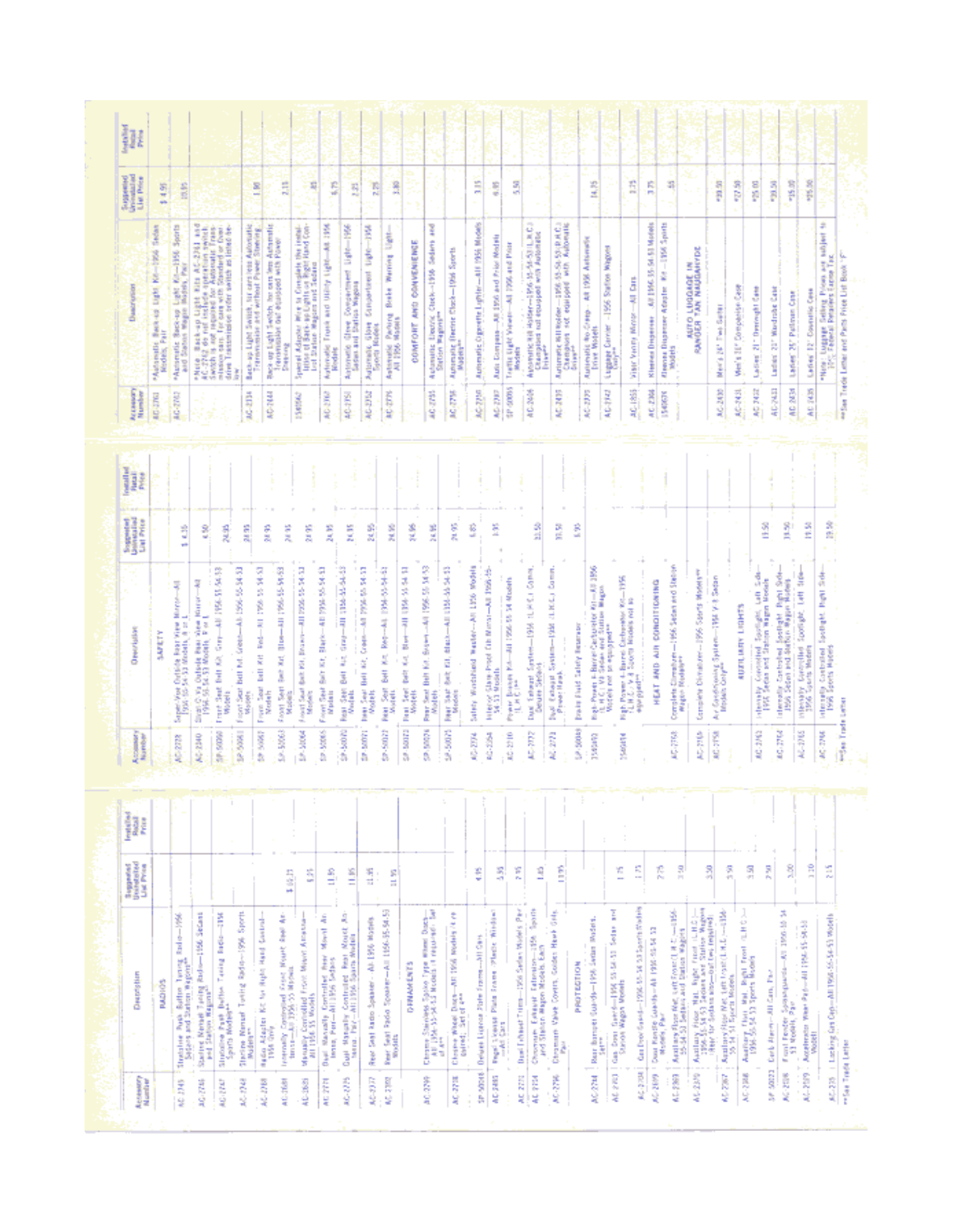### **NOTES/UPDATES/MISCELLANEOUS**

Member Jim McKee called to inform me that the condenser (Echlin # 125 listed on the parts interchange page in issue #001 was incorrect. After some checking, we determined that it was just old age on my part and that the correct member for the condenser is **Echlin 868**, please update your list.

Member Ralph Bashor called to inform me that he called Bill's Upholstery in Bismark ND for interior door panel silver mylar as listed in issue #002. The man (Bill?) Told Ralph that he no longer had this material.

New member Bill Glass told me that he has some sort of information which lists the number of registered 1956 Golden Hawks at 233. I guess we ae missing a few in our club.

#### **ERRORS? YOU'VE GO TO BE KIDDING!**

My desire to distribute information is exceeded by commitment to accuracy. If you find an error in these issues, **tell me that I'm wrong**. You won't hurt my feelings. As I've said, I'm not the expert, WE ARE.

If you disagree with some piece of information that someone sent in, let me know. I will list both opinions and ask for members comments. LET'S DO IT RIGHT!

#### **FRIENDS OF THE CLUB**

In the hope that I could tap some new sources of information, I have sent courtesy copies of the Hawkeye to long time Studebaker Drivers Club members, George Krem, Richard Quinn, Fred Fox, and Bob Palma.

They have all been vey kind and have sent some interesting pieces which I will incorporate in future issues.

#### **GLUTTON FOR PUNISHMENT**

I have been toying with the idea of going to South Bend and studying all the 1956 GH reccords maintained by Newman & Altman. I have corresponded with Barnard Langerhorst who told me what to expect (Bernie researched th 1961 Hawks, see June 1989 Turning Wheels.) Here are Bernie's remarks:

#### *Dear Frank:*

*I received permission from th Newman & Altman staff (they own the production records - you can purchase yours for \$15.00) to go thru the 61 V-8 production orders (27,000+ of them). In order to get permission, I first wrote to SDC (former) President, George Krem who wrote Newman & Altman on my behalf and recommended me.*

*They are carbon copies of the original. All options are coded by #. No copying is allowed.*

*They will let you collect, count, etc., but they sell copies for \$15.00 each so they don't want you making copies. You may write down pertinent information like engine # or accessories etc., - no problem - color interior code - key #s - it's all on there!*

*I can do 4000 in 7 hours. When you're done your hands will be black (carbon copies.)*

*The provided me with a desk & chair in their warehouse and were very nice - bathroom is availabl and a restaurant less than a block away.*

*One of my problems was "getting distracted". I started our researching Hawks - got going on show Hawks - the "Police Cars" - then taxis to South America.... Seems like I couldn't keep on task, "like a kid in a candy shop."*

*I bought donuts for everyone, thanked them, and spent some \$\$\$ on parts. They insist on acknowledgement in any printed articles that result. Fair enough!*

#### *I hope this helps some - Bernie.*

George Krem indicated that, if and when I decide to tackle the project, he would try to set it up for me. Wouldn't it be great to have our own library of 1956 Golden Hawk information?

I don't know how many people N&A would allow but, if anyone else might be interested in lending a hand, you might just push me over the edge and get me to do it.

#### **HERE WE GROW AGAIN (NEW MEMBERS)**

#48 Robert Hall 4101 South Highway #53 Crestwood, Kentucky 40014 502-222-9653

#49 Lowell Nickerson 620 1st Ave N.E. Largo, FL 34640 813-587-0826

#50 Bill Glass 18 Lorenz Drive Valhalla, N.Y. 914-946-2280

#51 Lanny Berg P.O Box 280 Caldwell, Idaho ???-459-4621

#52 Ron Meyer Route 4 Box 51 Benton Arkansas 72015 (no phone listed) (NOTE: Ron had a great article and cartoon in the December, 1973 Turning Wheels.)

#53 Robert W. Washington 6 Manor Court Balston Lake, New York 12019 (no phone given)

Please update your roster.